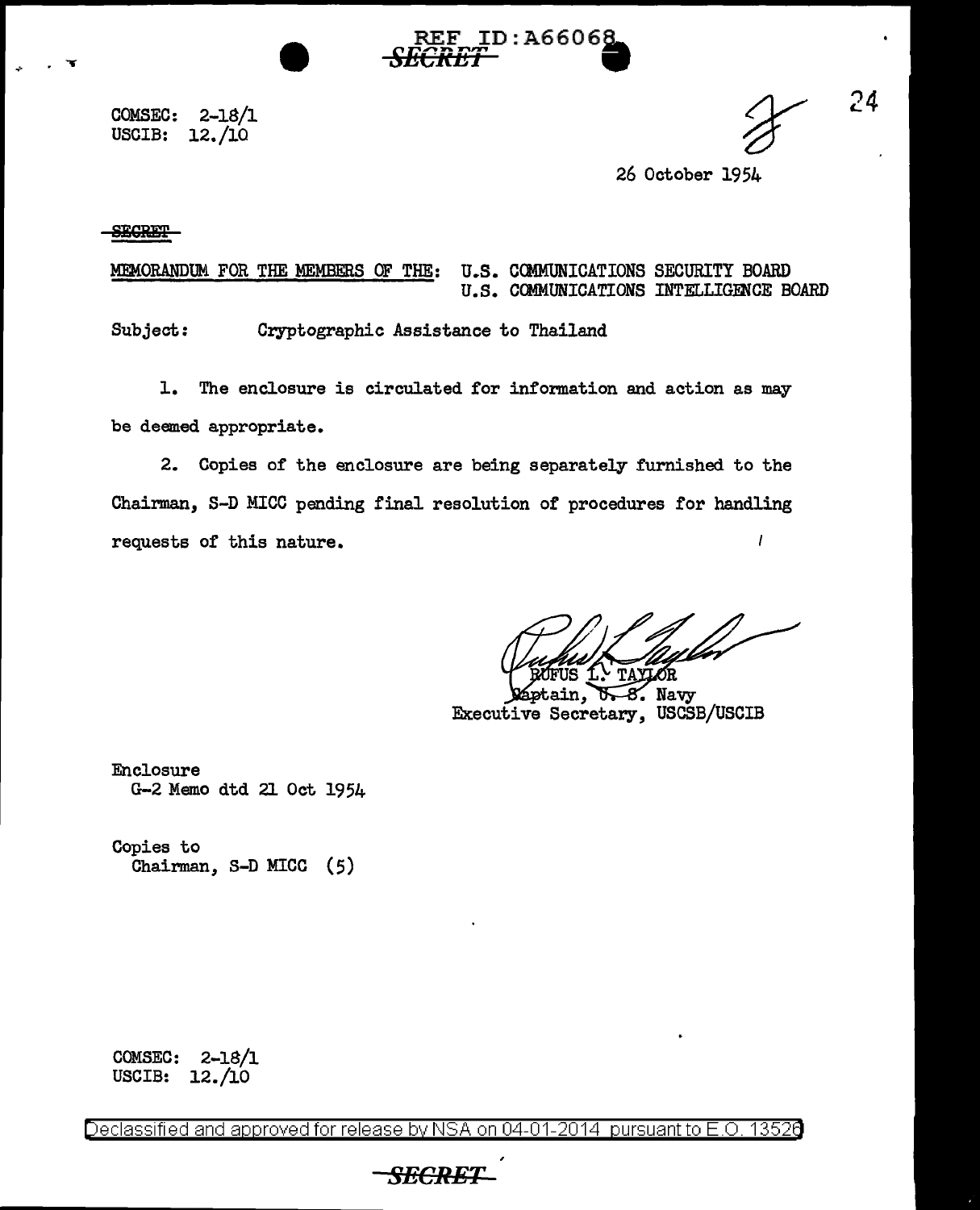#### **SECRET**

G2-ASA 21 OCT 1954

SUBJECT: Request from Chief JUSMAG, Thailand, for Cryptographic Assistance to the Thai Army  $(C)$ 

*SECRET* ●

TO: Director National Security Agency Washington 25, D. C.

.... REF ID:A6606~

1. Reference is made to:

a. Message, from.Chief JUSMAG Thailand to Chief of Staff, U.S. Army,  $12 \text{ Oct } 54$  (Copy inclosed).

b. USCIB:  $12./6$ , COMSEC  $2-/8$ , 17 Sep  $54$ .

2. In accordance with the provisions of reference lb, the request for cryptographic information mentioned in reference la is forwarded herewith for appropriate action. Pending completion of this action the Chief JUSMAG, Thailand, has been informed that subject request is being referred to appropriate U.S. officials.

*3.* Although subject request inquires about cipher devices only, it is requested that if the provision of U.S. cipher devices to Thailand is favorably considered, the releasability of JANAP's, ACP's, cryptosystems and documents associated with the cipher devices also be included as an inherent part of the request and be considered in any decision made thereon.

*SECRET* 

FOR THE ASSISTANT CHIEF OF STAFF, G-2

(SIGNED) J.H. MONTGOMERY, JR. Colonel, GS Chief, Plans and Policy Office

l Incl Cy Msg, 12 Oot 54

Copy furnished: Executive Secretary, USCSB